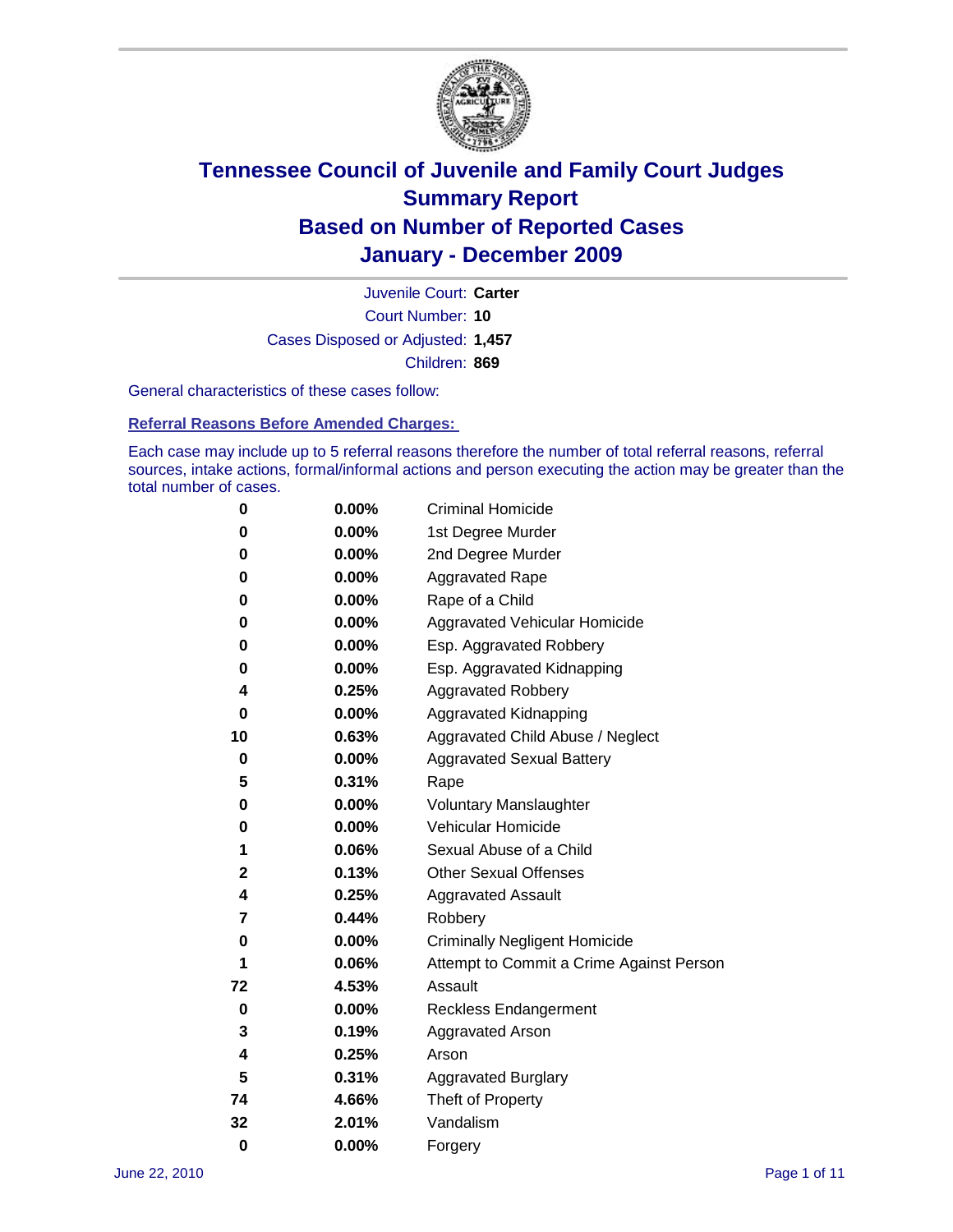

Court Number: **10** Juvenile Court: **Carter** Cases Disposed or Adjusted: **1,457** Children: **869**

#### **Referral Reasons Before Amended Charges:**

Each case may include up to 5 referral reasons therefore the number of total referral reasons, referral sources, intake actions, formal/informal actions and person executing the action may be greater than the total number of cases.

| $\boldsymbol{2}$ | 0.13%    | <b>Worthless Checks</b>                                     |
|------------------|----------|-------------------------------------------------------------|
| $\bf{0}$         | 0.00%    | Illegal Possession / Fraudulent Use of Credit / Debit Cards |
| 33               | 2.08%    | <b>Burglary</b>                                             |
| $\bf{0}$         | $0.00\%$ | Unauthorized Use of a Vehicle                               |
| 0                | $0.00\%$ | <b>Cruelty to Animals</b>                                   |
| 1                | 0.06%    | Sale of Controlled Substances                               |
| 21               | 1.32%    | <b>Other Drug Offenses</b>                                  |
| 6                | 0.38%    | Possession of Controlled Substances                         |
| 0                | $0.00\%$ | <b>Criminal Attempt</b>                                     |
| 0                | 0.00%    | Carrying Weapons on School Property                         |
| 13               | 0.82%    | Unlawful Carrying / Possession of a Weapon                  |
| 7                | 0.44%    | <b>Evading Arrest</b>                                       |
| 0                | 0.00%    | Escape                                                      |
| 4                | 0.25%    | Driving Under Influence (DUI)                               |
| 3                | 0.19%    | Possession / Consumption of Alcohol                         |
| 7                | 0.44%    | Resisting Stop, Frisk, Halt, Arrest or Search               |
| 0                | $0.00\%$ | <b>Aggravated Criminal Trespass</b>                         |
| 8                | 0.50%    | Harassment                                                  |
| 0                | 0.00%    | Failure to Appear                                           |
| 6                | 0.38%    | Filing a False Police Report                                |
| 0                | 0.00%    | Criminal Impersonation                                      |
| 3                | 0.19%    | <b>Disorderly Conduct</b>                                   |
| 12               | 0.76%    | <b>Criminal Trespass</b>                                    |
| 20               | 1.26%    | <b>Public Intoxication</b>                                  |
| 0                | $0.00\%$ | Gambling                                                    |
| 163              | 10.26%   | <b>Traffic</b>                                              |
| 0                | $0.00\%$ | Local Ordinances                                            |
| 0                | 0.00%    | Violation of Wildlife Regulations                           |
| $\mathbf{2}$     | 0.13%    | Contempt of Court                                           |
| 73               | 4.59%    | Violation of Probation                                      |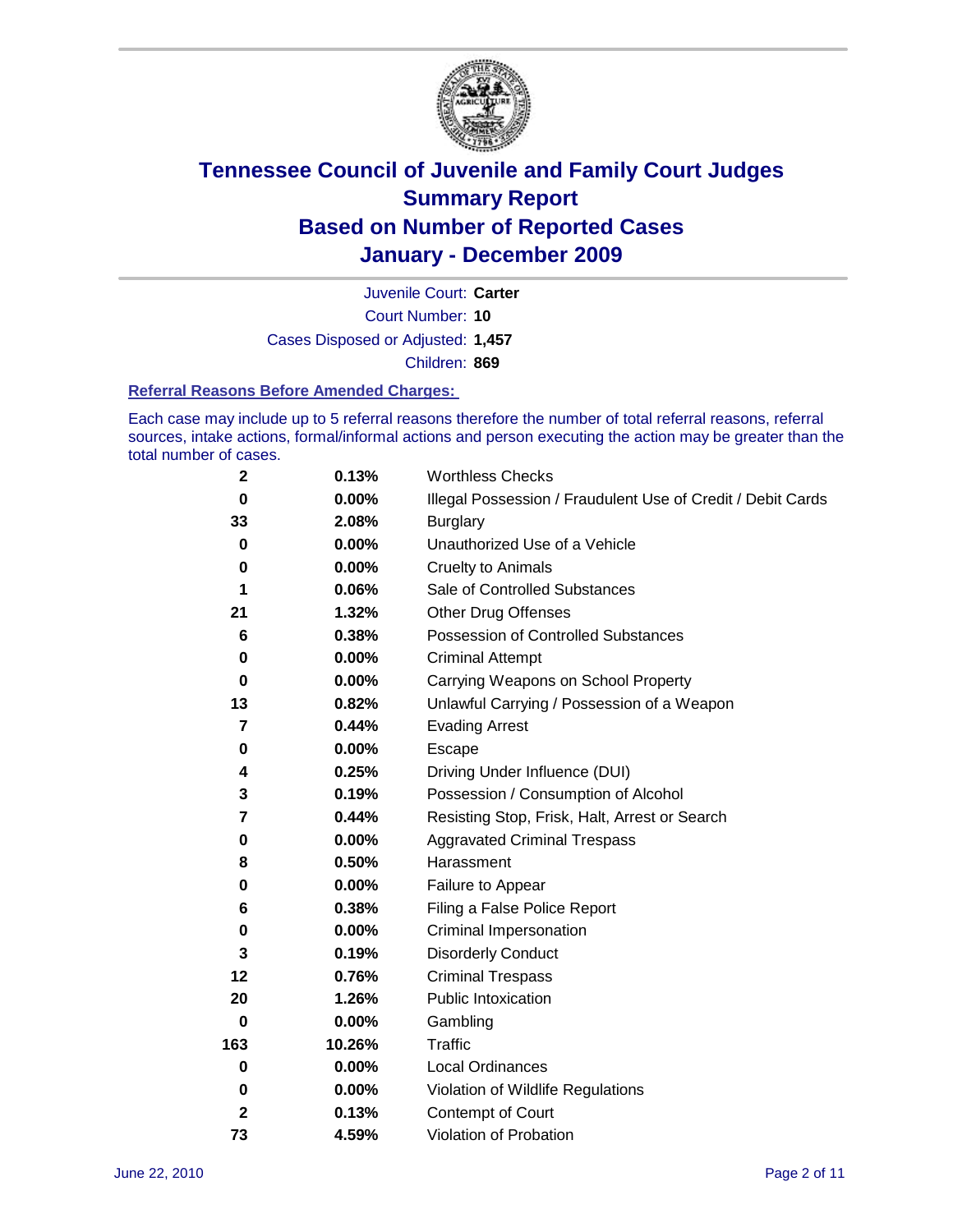

Court Number: **10** Juvenile Court: **Carter** Cases Disposed or Adjusted: **1,457** Children: **869**

#### **Referral Reasons Before Amended Charges:**

Each case may include up to 5 referral reasons therefore the number of total referral reasons, referral sources, intake actions, formal/informal actions and person executing the action may be greater than the total number of cases.

| 1           | 0.06%    | Violation of Aftercare                 |
|-------------|----------|----------------------------------------|
| 10          | 0.63%    | <b>Unruly Behavior</b>                 |
| 70          | 4.41%    | Truancy                                |
| 13          | 0.82%    | In-State Runaway                       |
| $\bf{0}$    | 0.00%    | Out-of-State Runaway                   |
| 43          | 2.71%    | Possession of Tobacco Products         |
| 0           | 0.00%    | Violation of a Valid Court Order       |
| 0           | 0.00%    | <b>Violation of Curfew</b>             |
| $\bf{0}$    | $0.00\%$ | Sexually Abused Child                  |
| $\bf{0}$    | 0.00%    | <b>Physically Abused Child</b>         |
| 167         | 10.51%   | Dependency / Neglect                   |
| 17          | 1.07%    | <b>Termination of Parental Rights</b>  |
| $\mathbf 0$ | 0.00%    | <b>Violation of Pretrial Diversion</b> |
| 0           | 0.00%    | Violation of Informal Adjustment       |
| 0           | 0.00%    | <b>Judicial Review</b>                 |
| 0           | 0.00%    | <b>Administrative Review</b>           |
| 0           | 0.00%    | <b>Foster Care Review</b>              |
| 95          | 5.98%    | Custody                                |
| 25          | 1.57%    | Visitation                             |
| 102         | 6.42%    | Paternity / Legitimation               |
| 429         | 27.00%   | Child Support                          |
| 1           | 0.06%    | <b>Request for Medical Treatment</b>   |
| 0           | 0.00%    | <b>Consent to Marry</b>                |
| 8           | 0.50%    | Other                                  |
| 1,589       | 100.00%  | <b>Total Referrals</b>                 |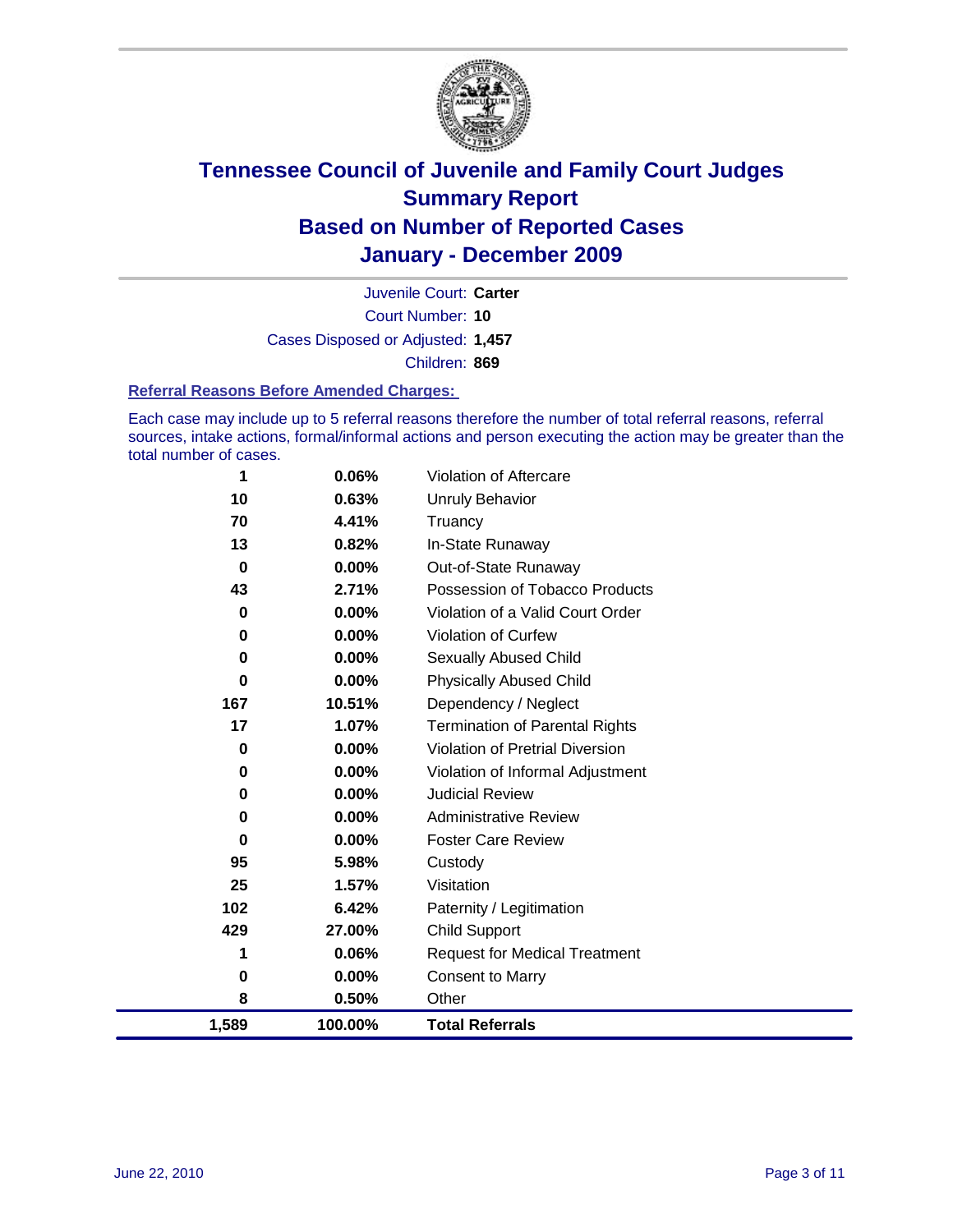

|                            |                                   | Juvenile Court: Carter            |
|----------------------------|-----------------------------------|-----------------------------------|
|                            |                                   | Court Number: 10                  |
|                            | Cases Disposed or Adjusted: 1,457 |                                   |
|                            |                                   | Children: 869                     |
| <b>Referral Sources: 1</b> |                                   |                                   |
| 432                        | 27.19%                            | Law Enforcement                   |
| 501                        | 31.53%                            | Parents                           |
| 124                        | 7.80%                             | <b>Relatives</b>                  |
| 0                          | 0.00%                             | Self                              |
| 103                        | 6.48%                             | School                            |
| 0                          | 0.00%                             | <b>CSA</b>                        |
| $\mathbf{2}$               | 0.13%                             | <b>DCS</b>                        |
| $\mathbf 0$                | 0.00%                             | <b>Other State Department</b>     |
| 0                          | 0.00%                             | <b>District Attorney's Office</b> |
| 65                         | 4.09%                             | <b>Court Staff</b>                |
| 141                        | 8.87%                             | Social Agency                     |
| 46                         | 2.89%                             | <b>Other Court</b>                |
| 37                         | 2.33%                             | Victim                            |
| 0                          | 0.00%                             | Child & Parent                    |
| 0                          | 0.00%                             | Hospital                          |
| $\bf{0}$                   | 0.00%                             | Unknown                           |
| 138                        | 8.68%                             | Other                             |
| 1,589                      | 100.00%                           | <b>Total Referral Sources</b>     |

### **Age of Child at Referral: 2**

| 869 | 100.00% | <b>Total Child Count</b> |
|-----|---------|--------------------------|
| 0   | 0.00%   | <b>Unknown</b>           |
| 1   | 0.12%   | Ages 19 and Over         |
| 101 | 11.62%  | Ages 17 through 18       |
| 163 | 18.76%  | Ages 15 through 16       |
| 92  | 10.59%  | Ages 13 through 14       |
| 45  | 5.18%   | Ages 11 through 12       |
| 467 | 53.74%  | Ages 10 and Under        |
|     |         |                          |

<sup>1</sup> If different than number of Referral Reasons (1589), verify accuracy of your court's data.

One child could be counted in multiple categories, verify accuracy of your court's data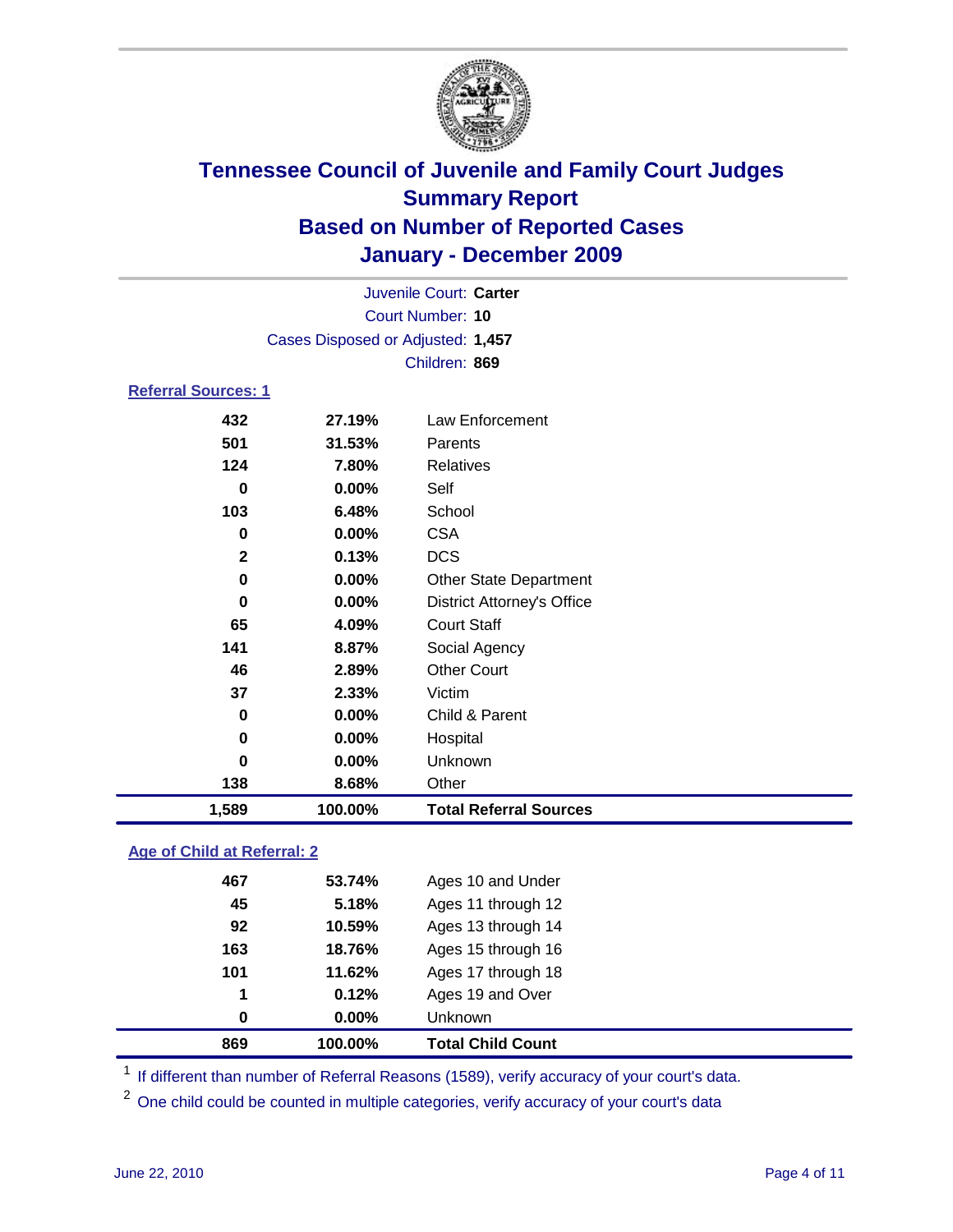

| Juvenile Court: Carter                  |                                   |                          |  |  |  |
|-----------------------------------------|-----------------------------------|--------------------------|--|--|--|
|                                         | <b>Court Number: 10</b>           |                          |  |  |  |
|                                         | Cases Disposed or Adjusted: 1,457 |                          |  |  |  |
|                                         |                                   | Children: 869            |  |  |  |
| Sex of Child: 1                         |                                   |                          |  |  |  |
| 476                                     | 54.78%                            | Male                     |  |  |  |
| 393                                     | 45.22%                            | Female                   |  |  |  |
| $\bf{0}$                                | 0.00%                             | Unknown                  |  |  |  |
| 869                                     | 100.00%                           | <b>Total Child Count</b> |  |  |  |
| Race of Child: 1                        |                                   |                          |  |  |  |
| 850                                     | 97.81%                            | White                    |  |  |  |
| 16                                      | 1.84%                             | African American         |  |  |  |
| 0                                       | 0.00%                             | Native American          |  |  |  |
| 0                                       | 0.00%                             | Asian                    |  |  |  |
| $\mathbf 0$                             | 0.00%                             | Mixed                    |  |  |  |
| 3                                       | 0.35%                             | Unknown                  |  |  |  |
| 869                                     | 100.00%                           | <b>Total Child Count</b> |  |  |  |
| <b>Hispanic Origin: 1</b>               |                                   |                          |  |  |  |
| $\mathbf 0$                             | 0.00%                             | Yes                      |  |  |  |
| 869                                     | 100.00%                           | <b>No</b>                |  |  |  |
| $\mathbf 0$                             | 0.00%                             | Unknown                  |  |  |  |
| 869                                     | 100.00%                           | <b>Total Child Count</b> |  |  |  |
| <b>School Enrollment of Children: 1</b> |                                   |                          |  |  |  |
| 841                                     | 96.78%                            | Yes                      |  |  |  |
| $\mathbf 0$                             | 0.00%                             | No                       |  |  |  |
| 28                                      | 3.22%                             | Unknown                  |  |  |  |
| 869                                     | 100.00%                           | <b>Total Child Count</b> |  |  |  |

One child could be counted in multiple categories, verify accuracy of your court's data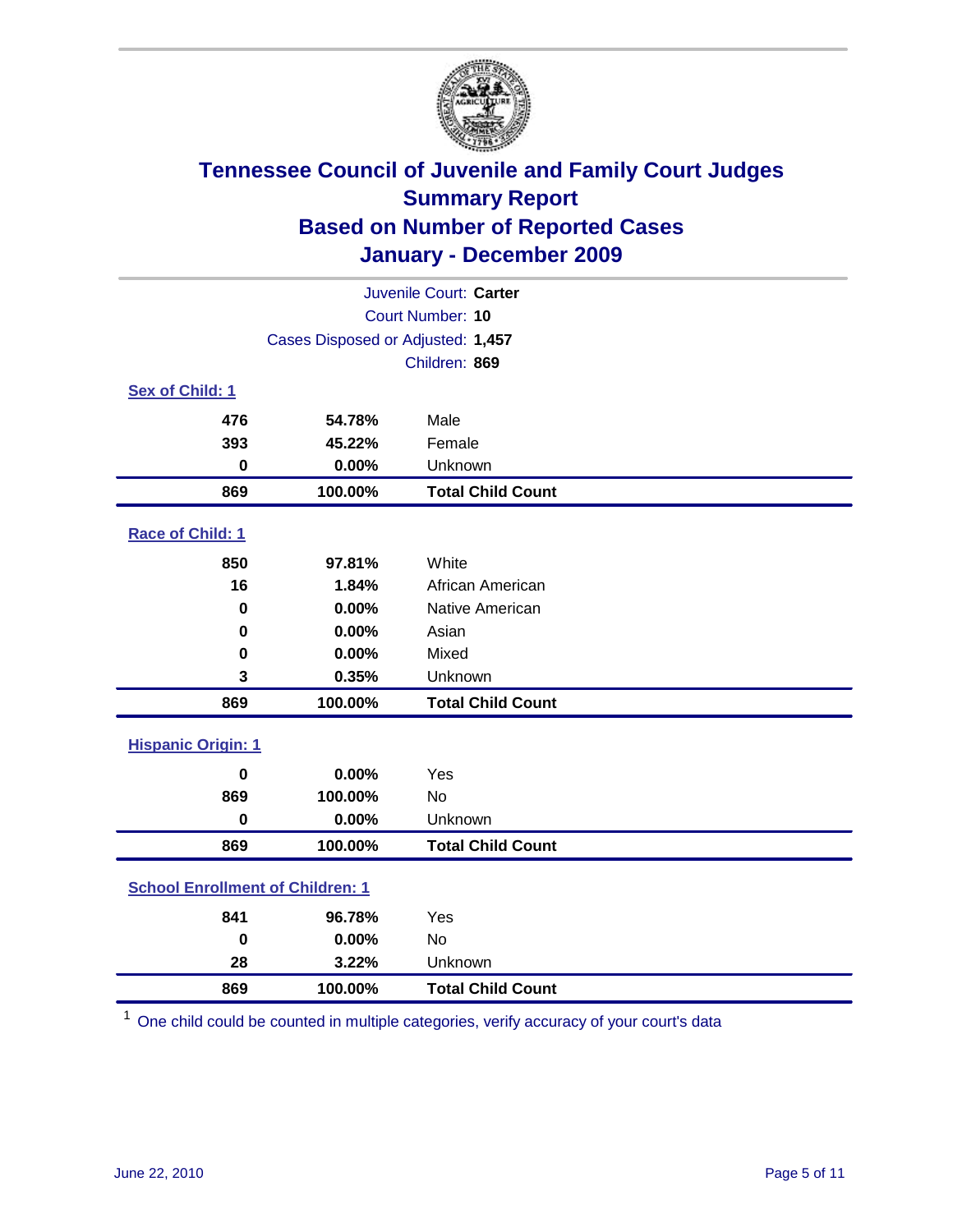

Court Number: **10** Juvenile Court: **Carter** Cases Disposed or Adjusted: **1,457** Children: **869**

### **Living Arrangement of Child at Time of Referral: 1**

| 869 | 100.00%  | <b>Total Child Count</b>     |
|-----|----------|------------------------------|
| 66  | 7.59%    | Other                        |
| 3   | 0.35%    | Unknown                      |
| 0   | $0.00\%$ | Independent                  |
| 0   | $0.00\%$ | In an Institution            |
| 0   | $0.00\%$ | In a Residential Center      |
| 1   | 0.12%    | In a Group Home              |
| 7   | 0.81%    | With Foster Family           |
| 28  | 3.22%    | With Adoptive Parents        |
| 39  | 4.49%    | <b>With Relatives</b>        |
| 63  | 7.25%    | <b>With Father</b>           |
| 447 | 51.44%   | With Mother                  |
| 3   | 0.35%    | With Mother and Stepfather   |
| 0   | $0.00\%$ | With Father and Stepmother   |
| 212 | 24.40%   | With Both Biological Parents |
|     |          |                              |

#### **Type of Detention: 2**

| 1,457 | 100.00%  | <b>Total Detention Count</b> |  |
|-------|----------|------------------------------|--|
| 56    | 3.84%    | Other                        |  |
| 1,400 | 96.09%   | Does Not Apply               |  |
| 0     | $0.00\%$ | <b>Unknown</b>               |  |
| 0     | 0.00%    | <b>Psychiatric Hospital</b>  |  |
| 0     | 0.00%    | Jail - No Separation         |  |
| 0     | $0.00\%$ | Jail - Partial Separation    |  |
| 0     | $0.00\%$ | Jail - Complete Separation   |  |
| 1     | 0.07%    | Juvenile Detention Facility  |  |
| 0     | $0.00\%$ | Non-Secure Placement         |  |
|       |          |                              |  |

<sup>1</sup> One child could be counted in multiple categories, verify accuracy of your court's data

<sup>2</sup> If different than number of Cases (1457) verify accuracy of your court's data.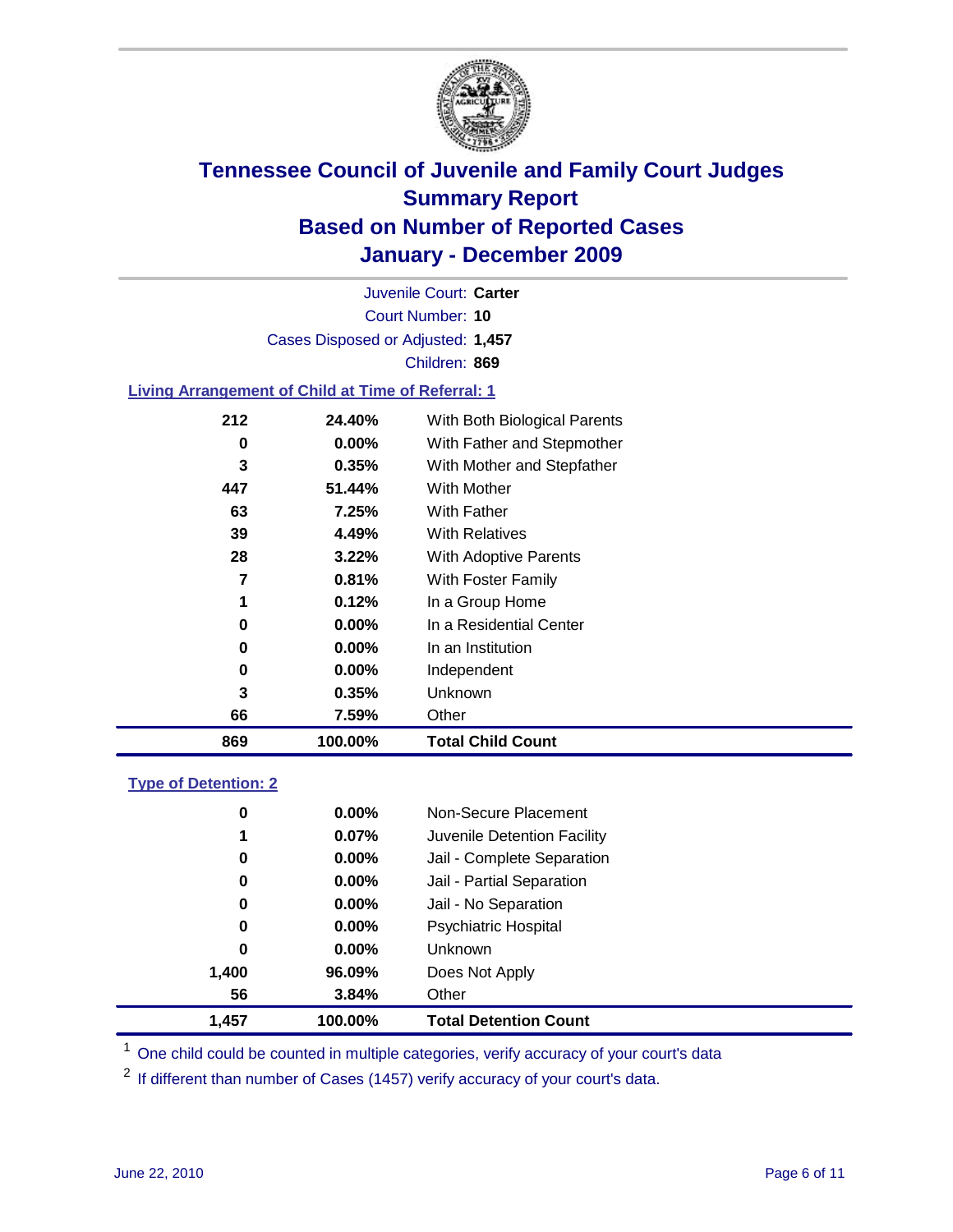

|                                                    | Juvenile Court: Carter            |                                      |  |  |  |
|----------------------------------------------------|-----------------------------------|--------------------------------------|--|--|--|
|                                                    | Court Number: 10                  |                                      |  |  |  |
|                                                    | Cases Disposed or Adjusted: 1,457 |                                      |  |  |  |
|                                                    |                                   | Children: 869                        |  |  |  |
| <b>Placement After Secure Detention Hearing: 1</b> |                                   |                                      |  |  |  |
| 0                                                  | 0.00%                             | Returned to Prior Living Arrangement |  |  |  |
| $\bf{0}$                                           | 0.00%                             | Juvenile Detention Facility          |  |  |  |
| $\bf{0}$                                           | 0.00%                             | Jail                                 |  |  |  |
| 0                                                  | 0.00%                             | Shelter / Group Home                 |  |  |  |
| 58                                                 | 3.98%                             | <b>Foster Family Home</b>            |  |  |  |
| $\bf{0}$                                           | 0.00%                             | Psychiatric Hospital                 |  |  |  |
| 0                                                  | 0.00%                             | Unknown                              |  |  |  |
| 1,399                                              | 96.02%                            | Does Not Apply                       |  |  |  |
| $\mathbf 0$                                        | 0.00%                             | Other                                |  |  |  |
| 1,457                                              | 100.00%                           | <b>Total Placement Count</b>         |  |  |  |
|                                                    |                                   |                                      |  |  |  |
| <b>Intake Actions: 2</b>                           |                                   |                                      |  |  |  |
| 1,585                                              | 99.75%                            | <b>Petition Filed</b>                |  |  |  |
| 3                                                  | 0.19%                             | <b>Motion Filed</b>                  |  |  |  |
| 1                                                  | 0.06%                             | <b>Citation Processed</b>            |  |  |  |
| $\bf{0}$                                           | 0.00%                             | Notification of Paternity Processed  |  |  |  |
| $\bf{0}$                                           | 0.00%                             | Scheduling of Judicial Review        |  |  |  |
| 0                                                  | 0.00%                             | Scheduling of Administrative Review  |  |  |  |
| 0                                                  | 0.00%                             | Scheduling of Foster Care Review     |  |  |  |
| $\bf{0}$                                           | 0.00%                             | Unknown                              |  |  |  |
| 0                                                  | 0.00%                             | Does Not Apply                       |  |  |  |
| 0                                                  | 0.00%                             | Other                                |  |  |  |
| 1,589                                              | 100.00%                           | <b>Total Intake Count</b>            |  |  |  |

<sup>1</sup> If different than number of Cases (1457) verify accuracy of your court's data.

<sup>2</sup> If different than number of Referral Reasons (1589), verify accuracy of your court's data.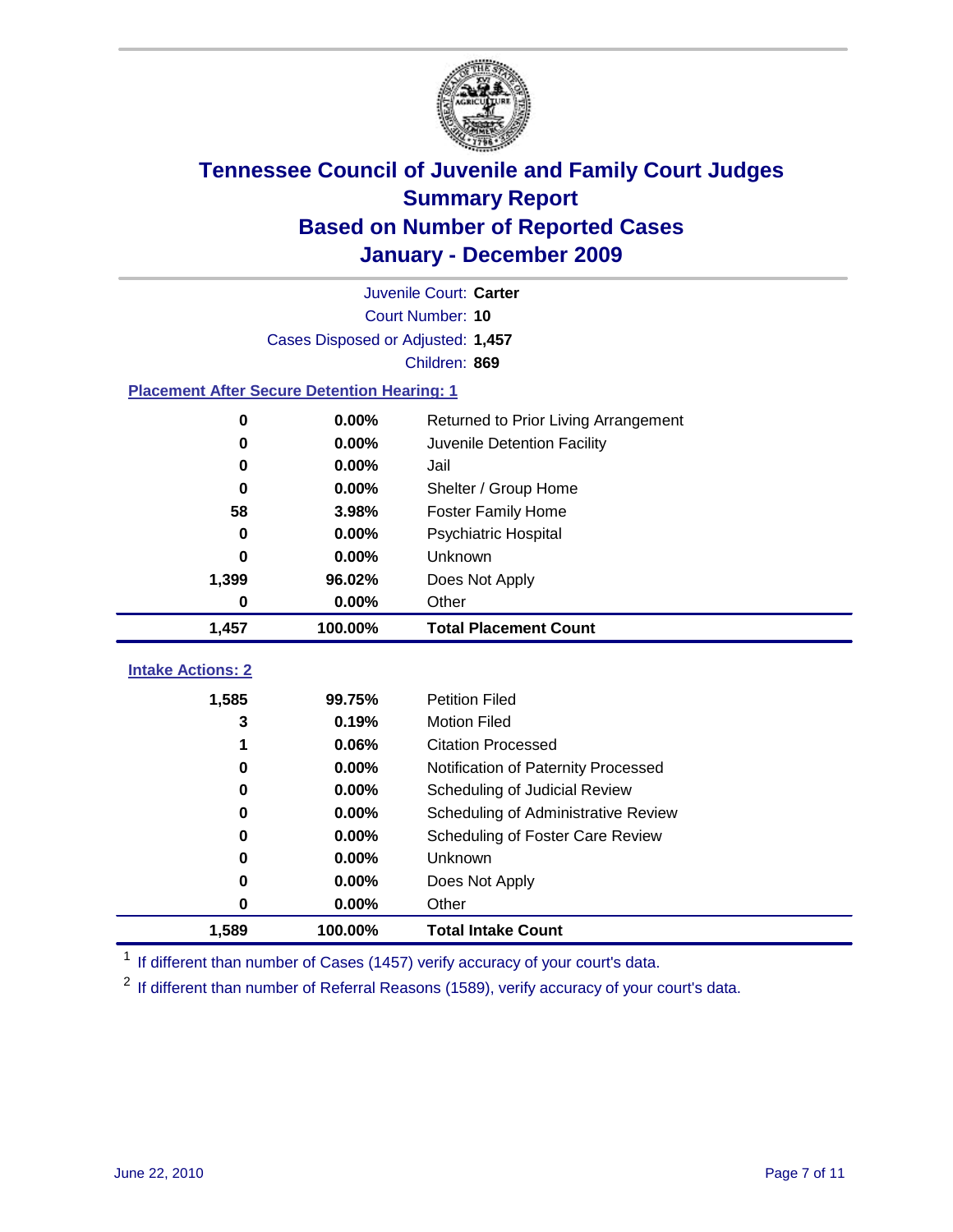

Court Number: **10** Juvenile Court: **Carter** Cases Disposed or Adjusted: **1,457** Children: **869**

#### **Last Grade Completed by Child: 1**

| 0        | 0.00%   | Too Young for School         |
|----------|---------|------------------------------|
| 0        | 0.00%   | Preschool                    |
| $\bf{0}$ | 0.00%   | Kindergarten                 |
| 29       | 3.34%   | 1st Grade                    |
| 23       | 2.65%   | 2nd Grade                    |
| 19       | 2.19%   | 3rd Grade                    |
| 23       | 2.65%   | 4th Grade                    |
| 16       | 1.84%   | 5th Grade                    |
| 29       | 3.34%   | 6th Grade                    |
| 34       | 3.91%   | 7th Grade                    |
| 34       | 3.91%   | 8th Grade                    |
| 68       | 7.83%   | 9th Grade                    |
| 69       | 7.94%   | 10th Grade                   |
| 75       | 8.63%   | 11th Grade                   |
| 65       | 7.48%   | 12th Grade                   |
| $\bf{0}$ | 0.00%   | Non-Graded Special Ed        |
| 1        | 0.12%   | <b>GED</b>                   |
| 0        | 0.00%   | Graduated                    |
| 0        | 0.00%   | <b>Never Attended School</b> |
| 98       | 11.28%  | Unknown                      |
| 286      | 32.91%  | Other                        |
| 869      | 100.00% | <b>Total Child Count</b>     |

### **Enrolled in Special Education: 1**

| 0   | $0.00\%$ | Yes                      |
|-----|----------|--------------------------|
| 869 | 100.00%  | No                       |
|     | $0.00\%$ | Unknown                  |
| 869 | 100.00%  | <b>Total Child Count</b> |

One child could be counted in multiple categories, verify accuracy of your court's data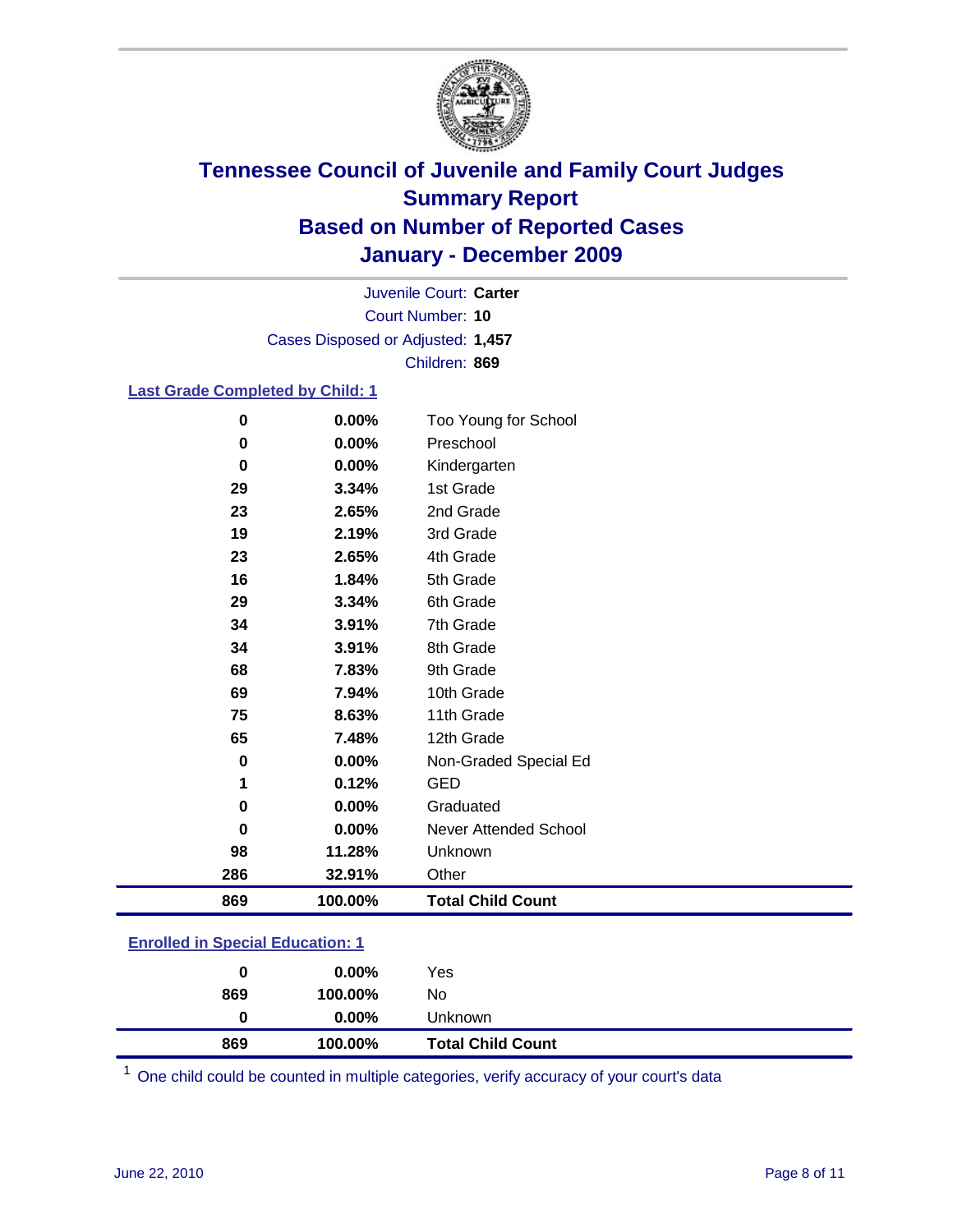

|                              | Juvenile Court: Carter            |                           |  |  |  |
|------------------------------|-----------------------------------|---------------------------|--|--|--|
|                              | Court Number: 10                  |                           |  |  |  |
|                              | Cases Disposed or Adjusted: 1,457 |                           |  |  |  |
|                              |                                   | Children: 869             |  |  |  |
| <b>Action Executed By: 1</b> |                                   |                           |  |  |  |
| 1,588                        | 99.94%                            | Judge                     |  |  |  |
| 1                            | 0.06%                             | Referee                   |  |  |  |
| 0                            | $0.00\%$                          | <b>YSO</b>                |  |  |  |
| 0                            | 0.00%                             | Other                     |  |  |  |
| 0                            | 0.00%                             | Unknown                   |  |  |  |
| 1,589                        | 100.00%                           | <b>Total Action Count</b> |  |  |  |

### **Formal / Informal Actions: 1**

| 231   | 14.54%   | Dismissed                                        |
|-------|----------|--------------------------------------------------|
| 0     | $0.00\%$ | Retired / Nolle Prosequi                         |
| 435   | 27.38%   | <b>Complaint Substantiated Delinquent</b>        |
|       | 0.06%    | <b>Complaint Substantiated Status Offender</b>   |
| 87    | 5.48%    | <b>Complaint Substantiated Dependent/Neglect</b> |
| 0     | $0.00\%$ | <b>Complaint Substantiated Abused</b>            |
| 0     | $0.00\%$ | <b>Complaint Substantiated Mentally III</b>      |
| 40    | 2.52%    | Informal Adjustment                              |
| 0     | $0.00\%$ | <b>Pretrial Diversion</b>                        |
| 0     | $0.00\%$ | <b>Transfer to Adult Court Hearing</b>           |
| 22    | 1.38%    | Charges Cleared by Transfer to Adult Court       |
| 0     | $0.00\%$ | Special Proceeding                               |
| 0     | $0.00\%$ | <b>Review Concluded</b>                          |
| 770   | 48.46%   | Case Held Open                                   |
| 3     | 0.19%    | Other                                            |
| 0     | $0.00\%$ | Unknown                                          |
| 1,589 | 100.00%  | <b>Total Action Count</b>                        |

<sup>1</sup> If different than number of Referral Reasons (1589), verify accuracy of your court's data.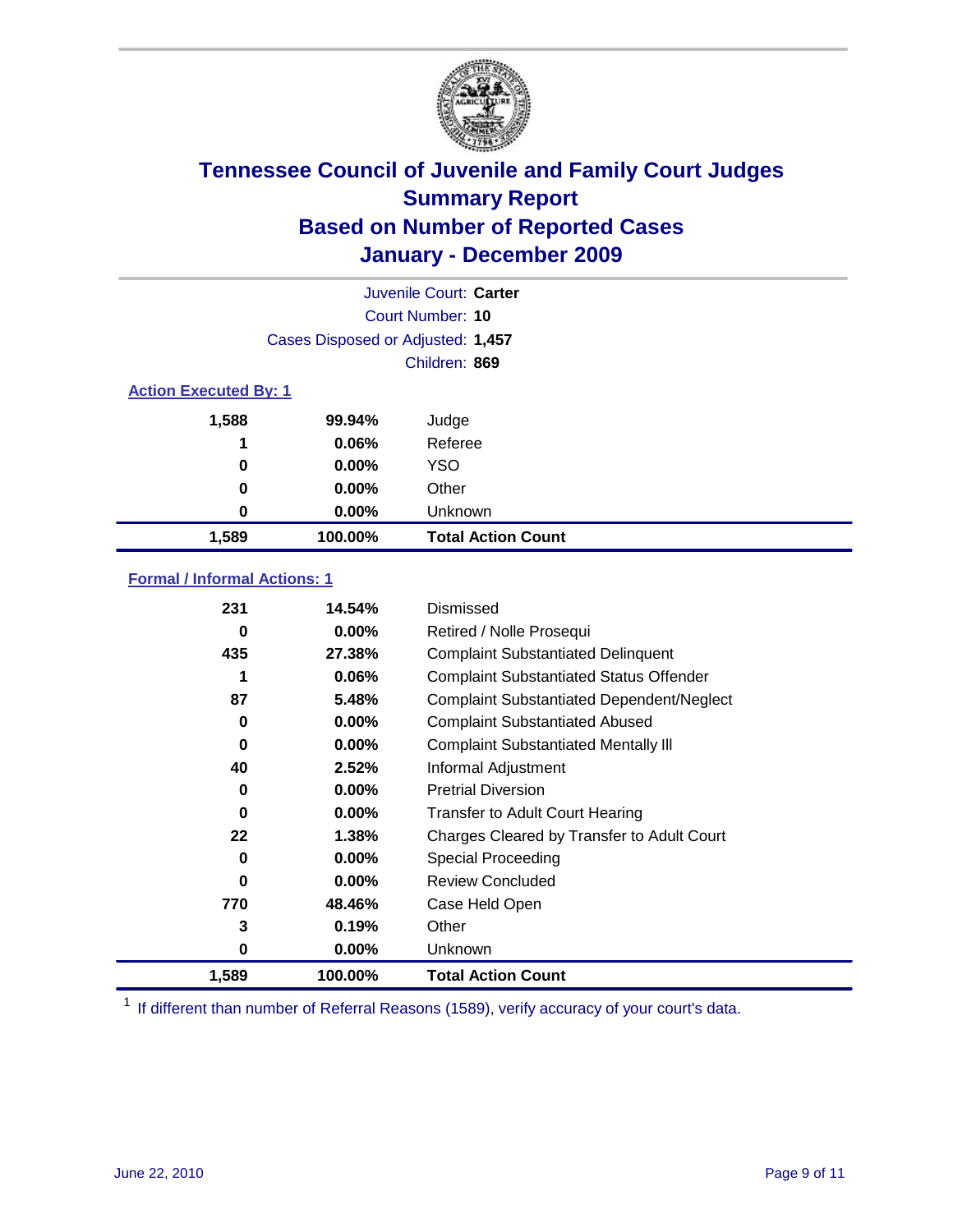

|                       |                                   | Juvenile Court: Carter                                |
|-----------------------|-----------------------------------|-------------------------------------------------------|
|                       |                                   | <b>Court Number: 10</b>                               |
|                       | Cases Disposed or Adjusted: 1,457 |                                                       |
|                       |                                   | Children: 869                                         |
| <b>Case Outcomes:</b> |                                   | There can be multiple outcomes for one child or case. |
| 189                   | 7.20%                             | <b>Case Dismissed</b>                                 |
| 0                     | 0.00%                             | Case Retired or Nolle Prosequi                        |
| 7                     | 0.27%                             | Warned / Counseled                                    |
| 770                   | 29.33%                            | Held Open For Review                                  |
| 28                    | 1.07%                             | Supervision / Probation to Juvenile Court             |
| 0                     | 0.00%                             | <b>Probation to Parents</b>                           |
| 0                     | 0.00%                             | Referral to Another Entity for Supervision / Service  |
| 0                     | 0.00%                             | Referred for Mental Health Counseling                 |
| 7                     | 0.27%                             | Referred for Alcohol and Drug Counseling              |
| 0                     | 0.00%                             | Referred to Alternative School                        |
| 42                    | 1.60%                             | Referred to Private Child Agency                      |
| 0                     | 0.00%                             | Referred to Defensive Driving School                  |
| 0                     | 0.00%                             | Referred to Alcohol Safety School                     |
| 0                     | 0.00%                             | Referred to Juvenile Court Education-Based Program    |
| 0                     | 0.00%                             | Driver's License Held Informally                      |
| 0                     | 0.00%                             | <b>Voluntary Placement with DMHMR</b>                 |
| 0                     | 0.00%                             | <b>Private Mental Health Placement</b>                |
| 0                     | 0.00%                             | <b>Private MR Placement</b>                           |
| 1                     | 0.04%                             | Placement with City/County Agency/Facility            |
| 0                     | 0.00%                             | Placement with Relative / Other Individual            |
| 339                   | 12.91%                            | Fine                                                  |
| 0                     | 0.00%                             | <b>Public Service</b>                                 |
| 3                     | 0.11%                             | Restitution                                           |
| 0                     | 0.00%                             | <b>Runaway Returned</b>                               |
| 42                    | 1.60%                             | No Contact Order                                      |
| 0                     | 0.00%                             | Injunction Other than No Contact Order                |
| 0                     | 0.00%                             | <b>House Arrest</b>                                   |
| 0                     | 0.00%                             | <b>Court Defined Curfew</b>                           |
| 1                     | 0.04%                             | Dismissed from Informal Adjustment                    |
| 0                     | 0.00%                             | <b>Dismissed from Pretrial Diversion</b>              |
| 0                     | 0.00%                             | Released from Probation                               |
| 4                     | 0.15%                             | <b>Transferred to Adult Court</b>                     |
| 18                    | 0.69%                             | <b>DMHMR Involuntary Commitment</b>                   |